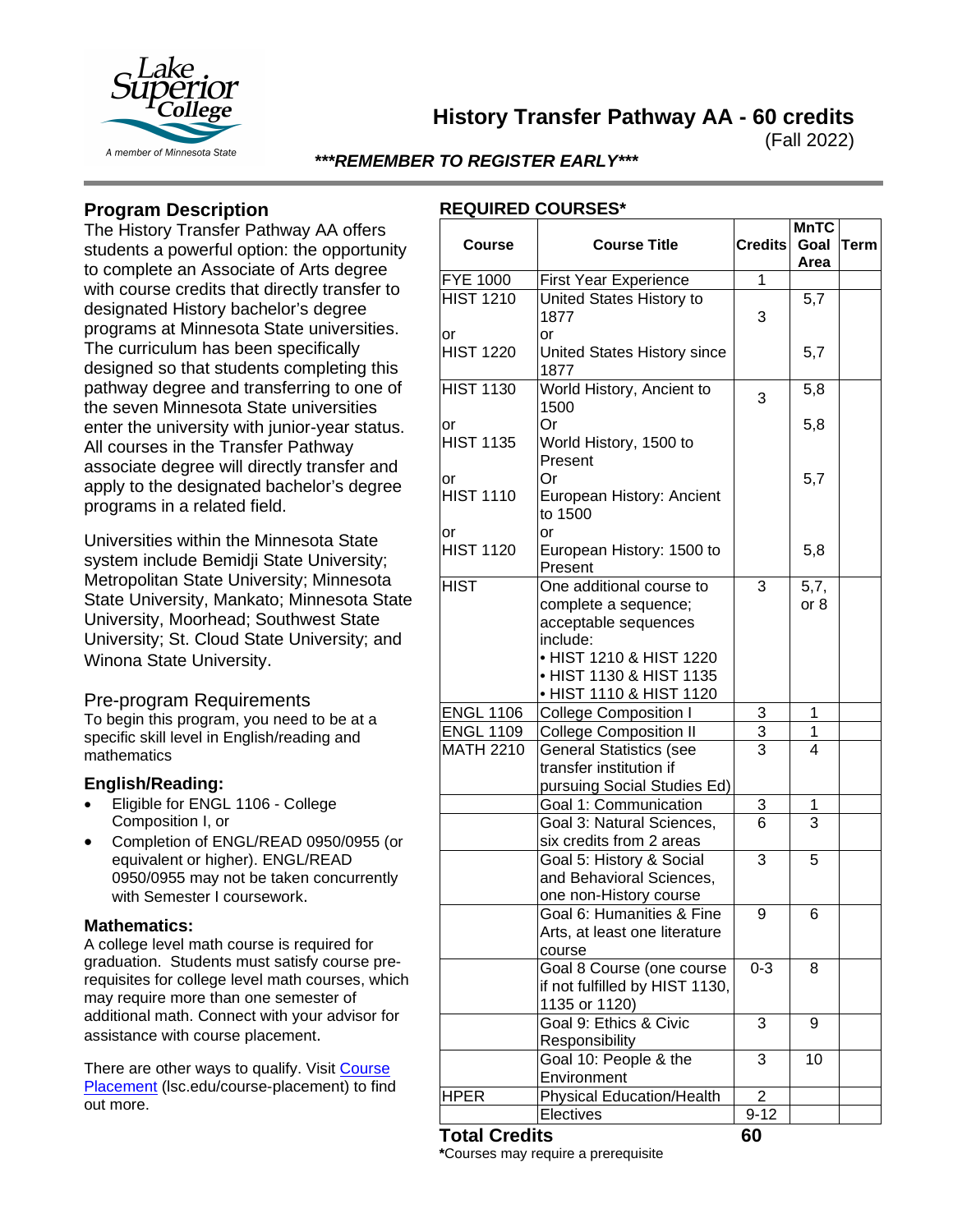

**History Transfer Pathway AA - 60 credits**

(Fall 2022)

*\*\*\*REMEMBER TO REGISTER EARLY\*\*\**

For interpretation of test results and selection of appropriate coursework; or general information about the program, admissions, financial aid, and getting started at LSC, contact the *[professional advising team](mailto:advising@lsc.edu)* (advising@lsc.edu) or 218-733-7601

## **Program Outcomes**

A student completing Lake Superior College's History Transfer Pathway AA and transferring into a designated bachelor's program in History at a Minnesota State University will have junior standing and may complete the bachelor's degree within an additional 60 credits. You will be able to transfer to the following designated majors at Minnesota State universities:

At Bemidji State University: History, BA; History BS

At Metropolitan State University: History, BA

At Minnesota State, Mankato: History, BA; History BS

At Minnesota State, Moorhead: History, BA

At Southwest State University: History, BA

At St. Cloud State University: History, BA

At Winona State University: History, BA

In order to graduate and be guaranteed admission to a Minnesota State university's designated program you must earn an overall grade point average as indicated by the university to which you will transfer.

For more information about the History Transfer Pathway including course descriptions, course prerequisites, and potential career opportunities, [program website](https://degrees.lsc.edu/history-transfer-pathway/) (https://degrees.lsc.edu/history-transfer-pathway/)

**or**

Contact Faculty [Paul Richgruber](mailto:paul.richgruber@lsc.edu) (paul.richgruber@lsc.edu) or 218-733-7741